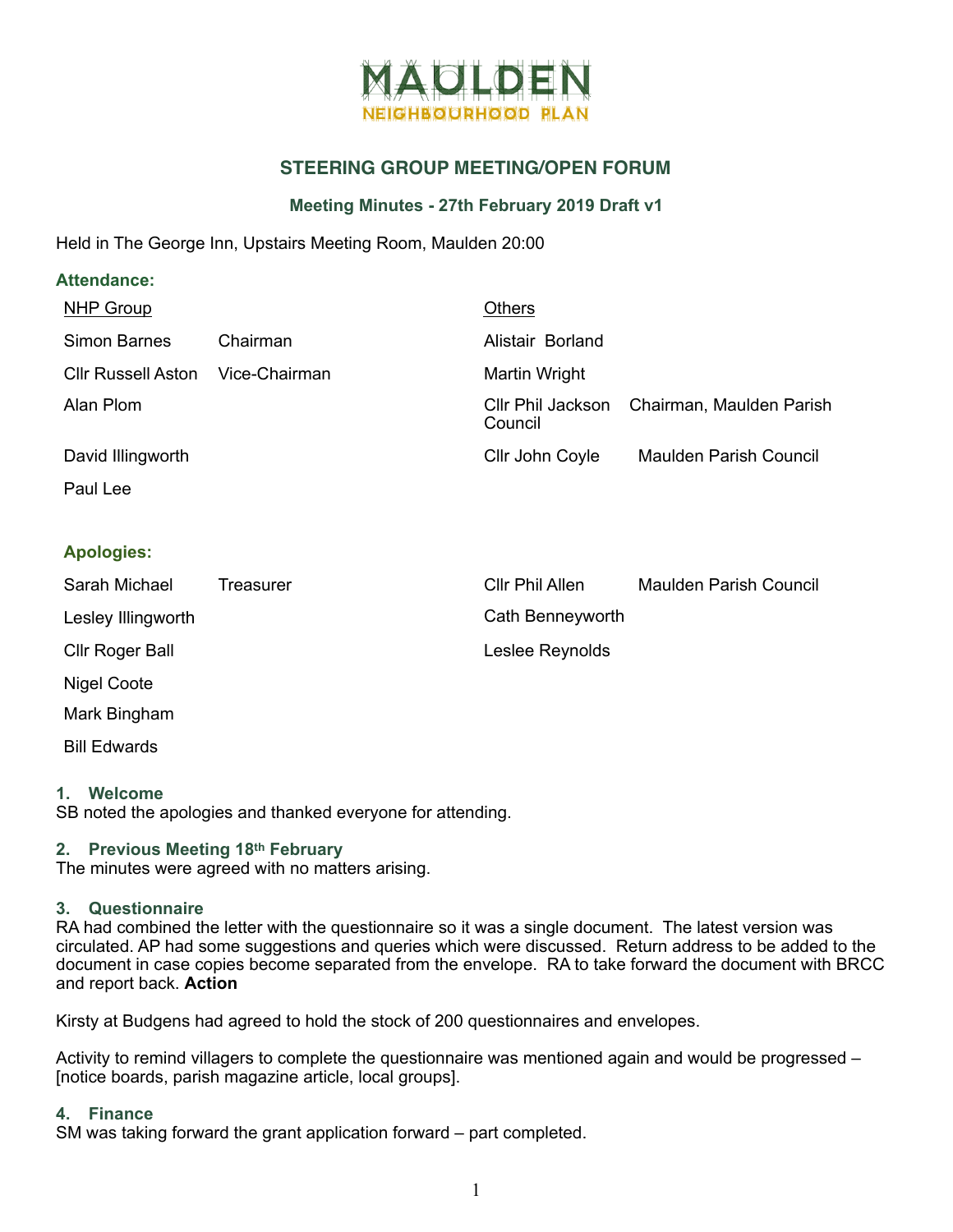# **5. Housing Needs Survey / Assessment**

Funding arrangements had been raised with MPC who thought it would be better for the cost (£2316.80) to come from the NHP grant. They would underwrite this amount should the NHP run out of money further on in the process.

Although MPC had made a request to explore the use of alternative providers to BRCC, the meeting thought there was benefit in going with BRCC given the close ties with CBC and the likely benefit in everyone dealing with familiar organizations.

There was discussion about the process and the analysis of the results. Whilst the quote from BRCC included analysis this may not be necessary as the NHP Group may be able to do this. The meeting asked that options be obtained from BRCC and that the detailed arrangements be considered as part of agreeing requirements and scoping the work. RA to speak with BRCC. **Action**

### **6. NHP Website - Updating and storage**

RA advised that Simon Radcliffe was taking forward the renewal of the hosting arrangements and an increase in capacity. Thanks expressed.

### **7. MPC Land / NHP Group Letter to MPC March 2016**

AB suggested that neither the NHP Group or MPC were in a position of knowing the views of the village to take this matter forward and activity should be put on hold pending the results of the questionnaire and the resultant NHP.

PJ provided an update on MPC's progress with the change of use; a formal request for "planning preapplication advice" had been made and it was stressed that the pre-application advice is only for the reassignment of the land from allotment to agricultural which would release the land to the full control of MPC.

There was some discussion around the extent to which MPC may develop the land.

### **8. Green Infrastructure Plan and NHP Drafting**

This was now the prime focus of the NHP Group. The first draft / template NHP produced by SM was circulated to all. It was agreed that the next meetings would be to discuss the GIP, so as previously mentioned all to read in detail so that meaningful discussions could be had about the conclusions it draws and the suggested policies, actions and recommendations. Similarly with the NHP, examples of other NHPs to be sought out and brought to the group to consider. This will allow the NHP to be started.

AP mentioned he had emailed those involved in the commissioning of the GIP to allow them to comment. He had mentioned 10<sup>th</sup> April as a specific meeting date so they need to be advised it would be earlier. RA to email them. **Action** 

### **9. Meetings**

The additional meetings would continue for the time being so that progress could be made. The next meetings are 11th Mar, 27th Mar, 10th Apr and 24th Apr - all to note.

### **10. Planning**

It was noted that the NHP Group had formally responded to the three appeals for dwellings to be built on land at Cobbitts Road, Limbersey Lane and Clophill Road, objecting.

Cllr Allen had advised via email that the CBC Local Plan has been delayed and the public inquiry was now likely to begin no earlier than May 2019. He commented that this will not help Maulden to fight the speculative planning applications and strengthens the hand of the developers.

### **NEXT MEETING**

Monday 11th March at 8pm, Upstairs in The George. [to be booked]

### Outstanding Actions

| Date | ---<br>tior<br>A<br>. | Who | ----<br>paate |
|------|-----------------------|-----|---------------|
|------|-----------------------|-----|---------------|